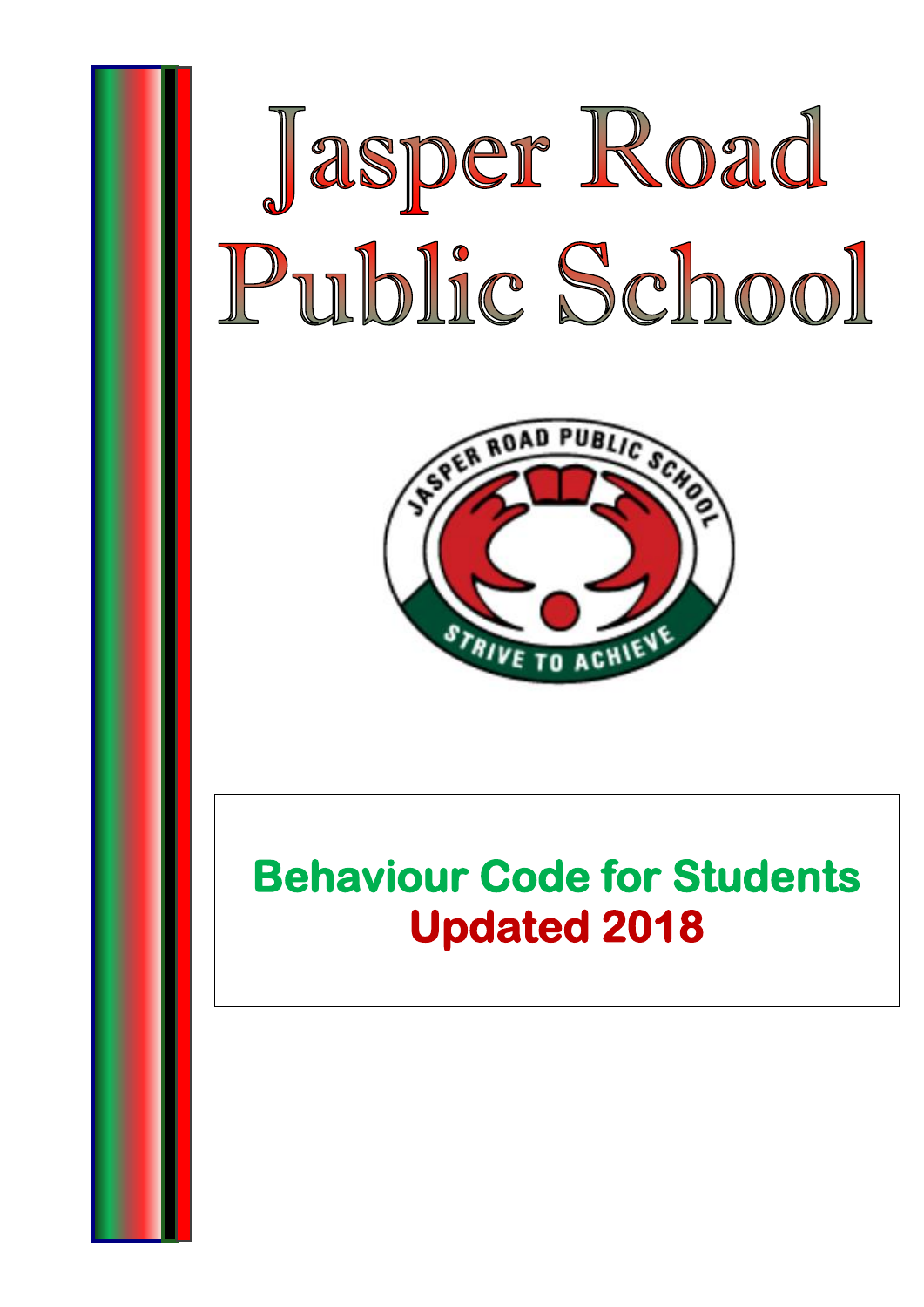## Jasper Road Public School 2018 Behaviour Code for Students



*At Jasper Road Public School there are four values that support learning across the school These are encapsulated in the STAR values*

*S- I am safe*

- *Model and follow departmental, school and/or class codes of behaviour and conduct*
- *Negotiate and resolve conflict with empathy*
- *Take personal responsibility for behaviour and actions*

## *T- I am a team player*

- *Care for self and others*
- *Avoid dangerous behavior and encourage others to avoid dangerous behaviour*
- *Value the interests, ability and culture of others*
- *Develop positive and respectful relationships and think about the effect on relationships before acting*
- *Cooperate with others*

## *A- I am achieving*

- *Attend school every day (unless legally excused)*
- *Arrive at school and class on time*
- *Be prepared for every lesson*
- *Actively participate in learning*
- *Aspire and strive to achieve the highest standards of learning*

#### *R- I am respectful*

- *Treat one another with dignity*
- *Speak and behave courteously*
- *Dress appropriately by complying with the school uniform or dress code*
- *Take care with property*

## **Behaviour Code for Students**

NSW public schools are committed to providing safe, supportive and responsive learning environments for everyone. We teach and model the behaviours we value in our students. Parents will always become involved at an early stage if there are concerns about their child's behaviour.

In NSW public schools students are expected to:

Respect other students, their teachers and school staff and community members

Follow school and class rules and follow the directions of their teachers

Strive for the highest standards in learning

Respect all members of the school community and show courtesy to all students, teachers and community members

Resolve conflict respectfully, calmly and fairly

Comply with the school's uniform policy or dress code

Attend school every day (unless legally excused)